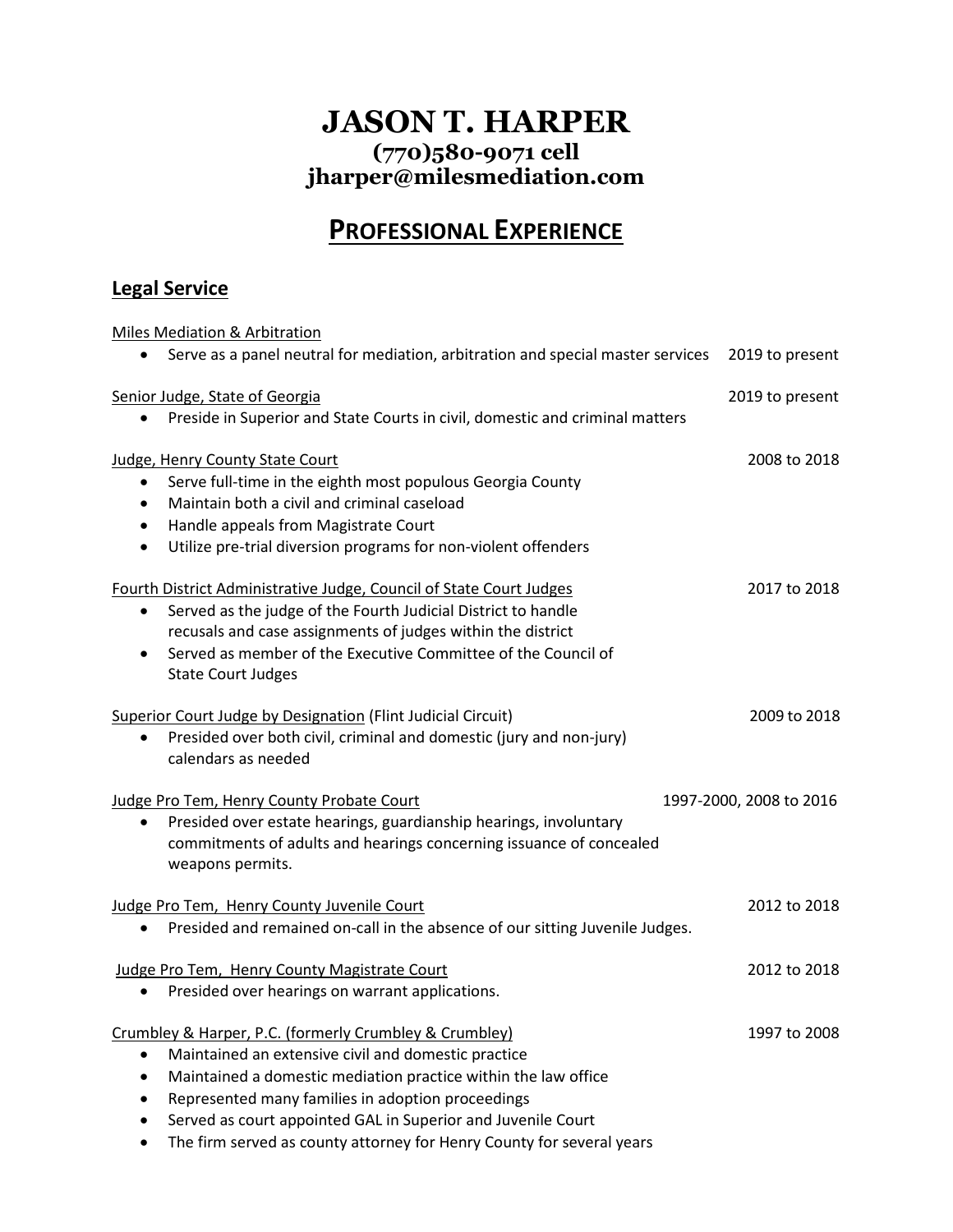#### Special Assistant Attorney General, State of Georgia 1998 to 2005

• Appointed by attorney general to represent the State of Georgia, Department of Family and Children Services

#### **Public Service**

| Board Member, Atlanta Regional Commission (ARC)                                                                                                                                               | 2005 to 2008    |
|-----------------------------------------------------------------------------------------------------------------------------------------------------------------------------------------------|-----------------|
| Served as a member of the regional planning body for the ten metropolitan<br>$\bullet$                                                                                                        |                 |
| Atlanta counties.                                                                                                                                                                             |                 |
| <b>Executive Committee, ARC</b>                                                                                                                                                               |                 |
| Served as a member of the executive committee of the AR                                                                                                                                       |                 |
| Chair, Environment and Land Use Committee, ARC                                                                                                                                                |                 |
| Chaired the committee responsible for approving developments of<br>$\circ$<br>regional impact within the ten metro Atlanta counties                                                           |                 |
| Vice-Chair, Ethics Committee, ARC                                                                                                                                                             |                 |
| Served as the vice-chair of committee responsible for ethics issues<br>$\circ$<br>related to ARC. Committee was chaired by then Atlanta Mayor Shirley<br>Franklin.                            |                 |
| Chairman, Henry County Board of Commissioners                                                                                                                                                 | 2005 to 2008    |
| Pursuant to local act served as part-time chief executive officer of county<br>٠                                                                                                              |                 |
| County budget in excess of \$100 million and approximately 1,100 employees<br>٠<br>Elected as countywide chairman with approximately 2/3 of the vote<br>$\bullet$                             |                 |
| Henry County Board of Commissioners<br>Vice-Chairman                                                                                                                                          | 2003 to 2004    |
| <b>District Commissioner</b>                                                                                                                                                                  | 2001 to 2004    |
| First elected at age 27 to a district seat on the board of commissioners<br>$\bullet$                                                                                                         |                 |
| Selected by fellow commissioners to serve a term as board vice chairman<br>$\bullet$                                                                                                          |                 |
|                                                                                                                                                                                               |                 |
| <b>Academic Service</b>                                                                                                                                                                       |                 |
| Adjunct Instructor, Mercer University                                                                                                                                                         | 2016 to present |
| <b>Teach Employment Law</b><br>$\bullet$                                                                                                                                                      |                 |
| <b>Adjunct Instructor, Brenau University</b>                                                                                                                                                  | 2012 to 2017    |
| Taught Conflict Resolution/Mediation<br>$\bullet$                                                                                                                                             |                 |
| <b>Taught Business Law</b><br>٠                                                                                                                                                               |                 |
| Taught American Government 101<br>٠                                                                                                                                                           |                 |
| Presenter, Institute for Continuing Judicial Education, University of Georgia<br>Teach continuing judicial education courses for Georgia State Court<br>$\bullet$<br>Judges (2011 to present) | 2009 to 2019    |
| Taught continuing judicial education courses for Georgia Probate<br>Court Judges (2009-2012)                                                                                                  |                 |
| Adjunct Instructor, Georgia Perimeter College                                                                                                                                                 | 2011 to 2012    |
| Taught Business Law online<br>$\bullet$                                                                                                                                                       |                 |
| Presenter, State Bar of Georgia Sanctioned CLE                                                                                                                                                | 2011            |
| Presented two continuing legal education (CLE) sections on ethics and<br>$\bullet$                                                                                                            |                 |
| professionalism to various members of the State Bar of Georgia at seminars<br>in Stockbridge, Georgia and on Jekyll Island.                                                                   |                 |